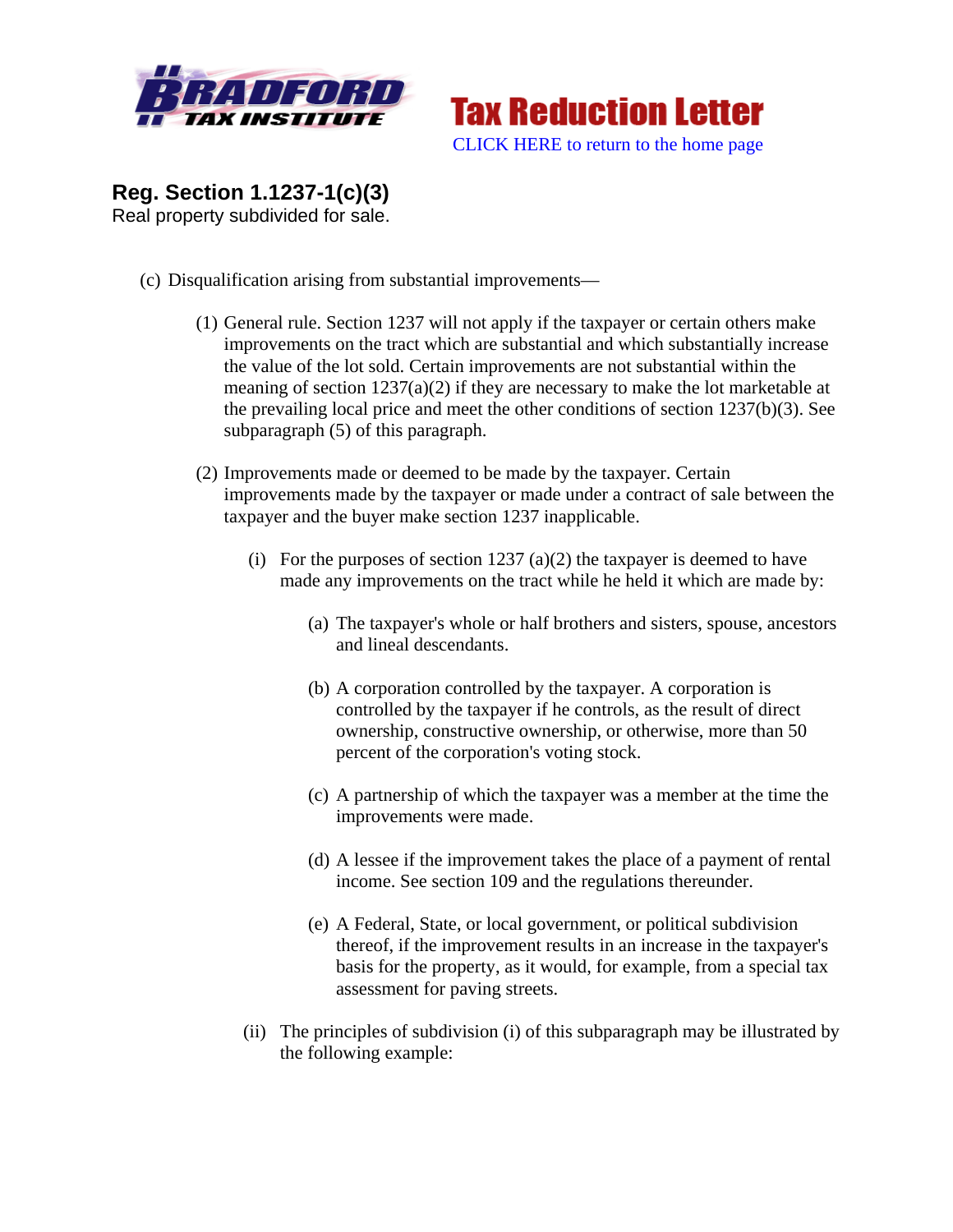Example. A held a tract of land for 3 years during which he made substantial improvements thereon which substantially enhanced the value of every lot on the tract. A then made a gift of the tract to his son. The son made no further improvements on the tract but held it for 3 years and then sold several lots therefrom. The son is not entitled to the benefits of section 1237 since under section  $1237(a)(2)$  he is deemed to have made the substantial improvements made by his father, and under section 1223(2) he is treated as having held the property for the period during which his father held it. Thus, the disqualifying improvements are deemed to have been made by the son while the tract was held by him. See paragraph (d) of this section for rules relating to the determination of the period for which the property is held.

- (iii) The taxpayer is also charged with making any improvements made pursuant to a contract of sale entered into between the taxpayer and the buyer. Therefore, the buyer, as well as the taxpayer, may make improvements which prevent the application of section 1237.
	- (a) If a contract of sale obligates either the taxpayer or the buyer to make a substantial improvement which would substantially increase the value of the lot, the taxpayer may not claim the application of section 1237 unless the obligation to improve the lot ceases (for any reason other than that the improvement has been made) before or within the period, prescribed by section 6511, within which the taxpayer may file a claim for credit or refund of an overpayment of his tax on the gain from the sale of the lot. The following example illustrates this rule:

Example. In 1956, A sells several lots from a tract he has subdivided for sale. Section 1237 would apply to the sales of these lots except that in the contract of sale, A agreed to install sewers, hard surface roads, and other utilities which would increase the value of the lots substantially. If in 1957, instead of requiring the improvements, the buyer releases A from this obligation, A may then claim the application of section 1237 to the sale of lots in 1956 in computing his income tax for 1956, since the period of limitations in which A may file a claim for credit or refund of an overpayment of his 1956 income tax has not expired.

> (b) An improvement is made pursuant to a contract if the contract imposes an obligation on either party to make the improvement, but not if the contract merely places restrictions on the improvements, if any, either party may make. The following example illustrates this rule:

Example. B sells several lots from a tract which he has subdivided. Each contract of sale prohibits the purchaser from building any structure on his lot except a personal residence costing \$15,000 or more. Even if the purchasers build such residences, that does not preclude B from applying section 1237 to the sales of such lots, since the contracts did not obligate the purchasers to make any improvements.

> (iv) Improvements made by a bona fide lessee (other than as rent) or by others not described in section 1237(a) (2) do not preclude the use of section 1237.